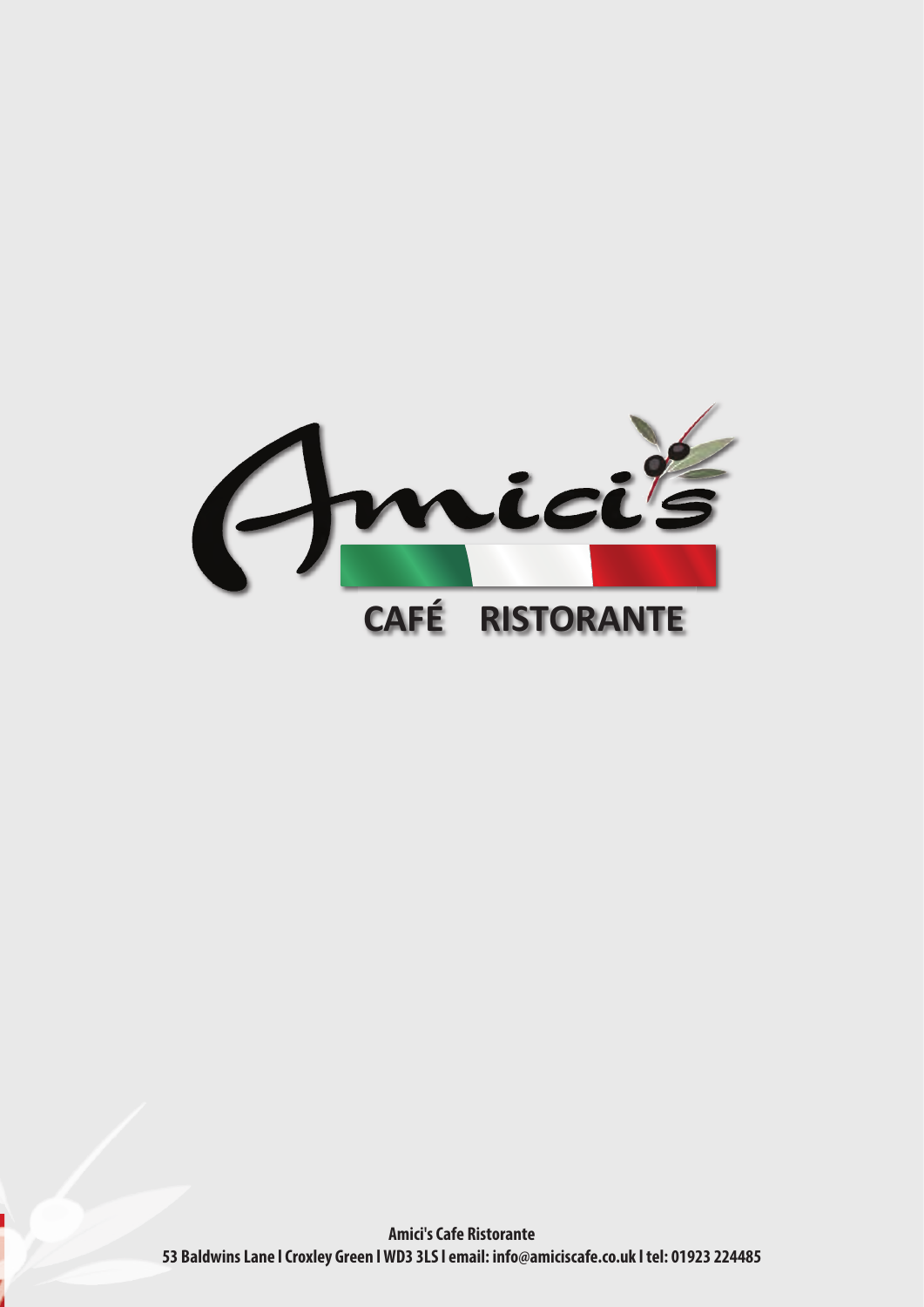

## **BREAKFAST**

| Amici Special <b>Manual Amici Special</b> 30.50                                       |  |
|---------------------------------------------------------------------------------------|--|
| 2 eggs, 2 bacon, 2 sausages, 2 hash browns, mushrooms, meson contains a control of    |  |
| baked beans, grilled tomato, 2 toast.                                                 |  |
|                                                                                       |  |
|                                                                                       |  |
| grilled tomato, baked beans, toast.                                                   |  |
|                                                                                       |  |
| Egg, 2 bacon, 2 sausage, mushrooms, hash brown, manuscriminal contact to a            |  |
| grilled tomato, baked beans, toast.                                                   |  |
|                                                                                       |  |
| Scrambled eggs, mushrooms, grilled tomatoes, 2 toast.                                 |  |
|                                                                                       |  |
| Scrambled eggs, smoked salmon, toasted bagel.                                         |  |
|                                                                                       |  |
| 1 vegetarian sausage, 2 eggs, 1 hash brown, mushrooms,                                |  |
| grilled tomato, baked beans, toast.                                                   |  |
|                                                                                       |  |
| <b>DIFACE NOTE that unfantion stake at used. I know the seat to account above the</b> |  |

**PLEASE NOTE that unfortunately at peak / busy times it may not always be possible to accommodate any change requests to our set breakfast, thank you.**

### **ON TOAST**

|                                                                                       |                              | ш    |
|---------------------------------------------------------------------------------------|------------------------------|------|
| Scrambled Eggs on Toast  £5.75 Poached Eggs on Toast  £5.75                           |                              | Chi  |
| Fried Eggs on Toast <b>Election</b> E5.75 2 x Toast with Butter <b>Election</b> E1.80 |                              | Che  |
| 2 x Fried Slice <u>manual extracts</u> for Toast & Butter                             |                              | Seri |
|                                                                                       | with Jam or Marmalade  £2.50 | Har  |

## **TRADITIONAL DISHES**

|                                                      | Pra        |
|------------------------------------------------------|------------|
|                                                      | Chi        |
| Mixed Grill - Quarter Pounder Burger, 2 Bacon,       | Chi        |
| 2 Sausage, 2 Eggs, Mushrooms, Tomato & Chips  £8.95  |            |
|                                                      |            |
|                                                      | <b>SII</b> |
|                                                      | Col        |
| <b>BURGERS</b> - served with chips & salad garnish   | Chi        |
|                                                      | Che        |
| Vegetable Quarter Pounder with lettuce & mayo  £7.75 | Gar        |
|                                                      | 0ni<br>Chi |
|                                                      | 2S         |
|                                                      | *Th        |

**Additions - Bacon, Egg, Cheese, Hash Brown** ................................ **£1.00**

#### **OMELETTES - served with chips & salad garnish**

| Amici Special - bacon, mushroom, onion, tomato & cheese  £8.95 |  |
|----------------------------------------------------------------|--|

## **JACKET POTATO - served with salad garnish & coleslaw**

#### **SALADS - Main salad is lettuce, tomato, cucumber, red onion & grated carrot**

| Served with buttered baquette, coleslaw and pickle |  |
|----------------------------------------------------|--|
| Served with buttered baguette, coleslaw and pickle |  |
|                                                    |  |
|                                                    |  |
|                                                    |  |

## **SIDE ORDERS**

| Onion Rings (9)*  £3.20 Mozarella Sticks (4)*  £3.95   |  |  |
|--------------------------------------------------------|--|--|
| Chicken Strips (4)*  £4.75 Baguette with butter  £2.75 |  |  |
| 2 Slices of bread & butter  £1.80                      |  |  |

\*These items come with a choice of dip: sweet chili, mayonnaise, bbq, garlic mayonnaise

Food Allergies & Intolerances · Before ordering please speak to our staff about your requirements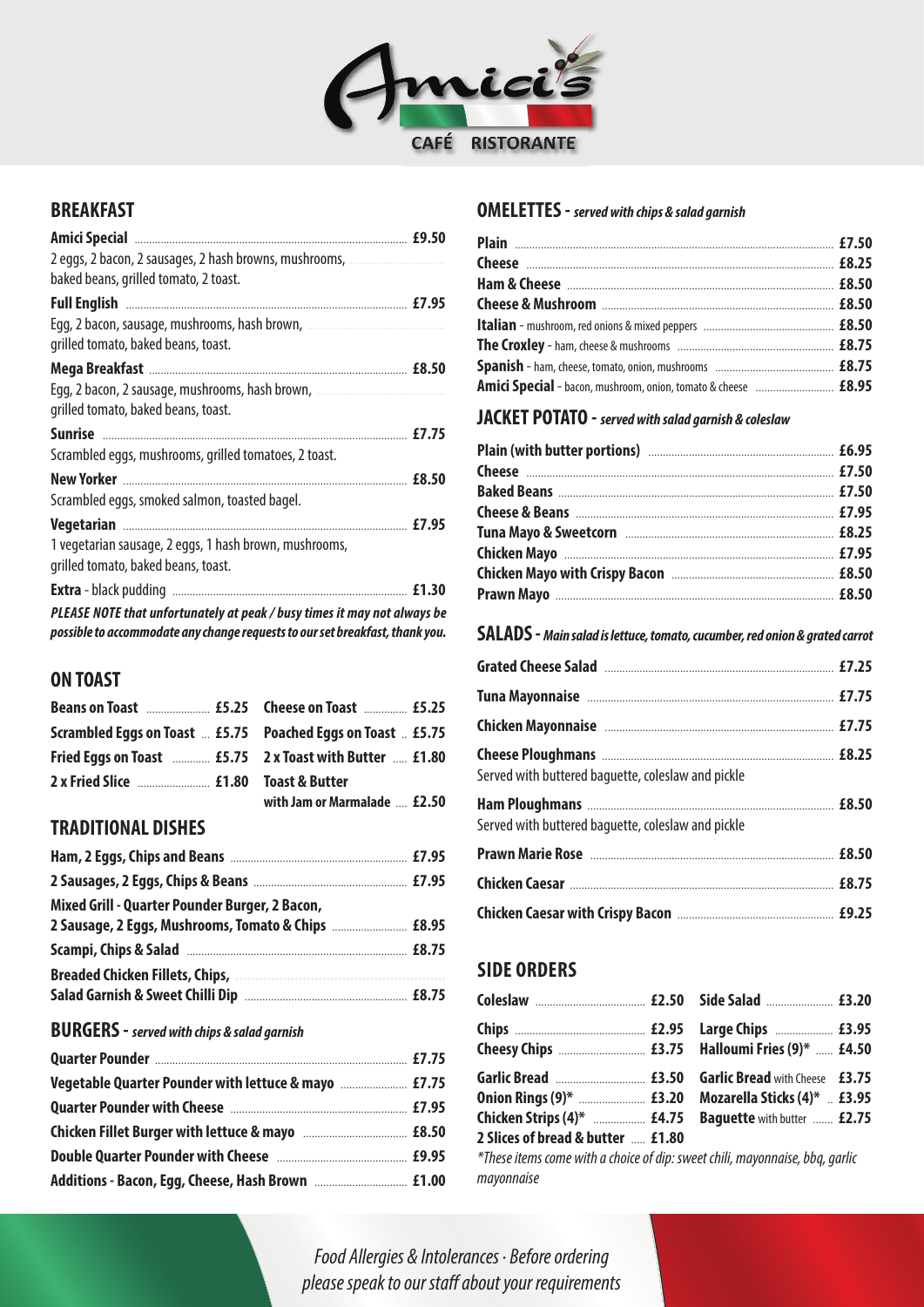

## **PASTA**

| Penne pasta in tomato & basil sauce                              |  |
|------------------------------------------------------------------|--|
|                                                                  |  |
| Spaghetti in tomato, fresh chili & basil sauce                   |  |
|                                                                  |  |
| Penne pasta in a cream, parmesan & spinach sauce                 |  |
|                                                                  |  |
| Spaghetti with seasonal vegetables in a rich tomato sauce        |  |
|                                                                  |  |
| Vegetarian lasagne with grilled seasonal vegetables              |  |
|                                                                  |  |
| Freshly filled pancakes with spinach, riccotta & parmesan cheese |  |
|                                                                  |  |
| Penne pasta in a tomato sauce with bacon & onions                |  |

| <b>SANDWICHES &amp; BAGUETTES</b> SANDWICH | <b>BAGUETTE</b> |
|--------------------------------------------|-----------------|
| <b>COLD FILLED</b>                         |                 |
|                                            |                 |
|                                            |                 |
|                                            |                 |
|                                            |                 |
|                                            |                 |
|                                            |                 |
|                                            |                 |
|                                            |                 |
|                                            |                 |

**HOT FILLED** 

| BLT - Bacon, Lettuce, Tomato & Mayo  £4.65  £4.95                       |  |
|-------------------------------------------------------------------------|--|
| Fried Egg, Bacon & Sausage  £4.70  £5.25                                |  |
| <b>Crunchy Chicken Fillets,</b><br>Lettuce, Tomato & Mayo  £4.70  £5.25 |  |
|                                                                         |  |
| Steak, Mushroom,                                                        |  |

| Spaghetti in a creamy parmesan cheese & bacon sauce                |  |
|--------------------------------------------------------------------|--|
|                                                                    |  |
| Penne pasta in a tomato & cream sauce with flakes of smoked salmon |  |
|                                                                    |  |
| Penne pasta in a tomato, chicken & cream sauce                     |  |
|                                                                    |  |
| Spaghetti in a rich mince beef & tomato sauce                      |  |
|                                                                    |  |
|                                                                    |  |
| bacon, onions, peppers & bolognaise                                |  |
|                                                                    |  |
| Minced beef with layers of pasta, tomato & cream sauce             |  |

**\* Our baked pasta dishes may take an additional 15 to 20 minutes.**

### **TOASTED CLUB SANDWICHES**

#### **Served with Salad Garnish & Chips**

| with lettuce, tomato & mayo                                                            |  |
|----------------------------------------------------------------------------------------|--|
|                                                                                        |  |
|                                                                                        |  |
| grilled peppers, mushrooms & onions                                                    |  |
| <b>Swiss</b> - bacon, melted cheese, mushrooms, manuminaminaminaminaminaminamina £7.95 |  |
| lettuce, tomato & mayo                                                                 |  |
|                                                                                        |  |

| <b>PANINI &amp; CIABATTA</b>                    | <b>PANINI</b> | <b>CIABATTA</b> |
|-------------------------------------------------|---------------|-----------------|
|                                                 |               |                 |
|                                                 |               |                 |
|                                                 |               |                 |
|                                                 |               |                 |
|                                                 |               |                 |
|                                                 |               |                 |
| Mixed Peppers, Mushrooms & Cheese  £4.95  £5.20 |               |                 |
|                                                 |               |                 |
|                                                 |               |                 |
|                                                 |               |                 |
|                                                 |               |                 |
| Parma Ham, Mozzarella & Tomato  £5.70  £6.20    |               |                 |

#### **TOASTIES - TRIPLE LAYERED**

Food Allergies & Intolerances · Before ordering please speak to our staff about your requirements